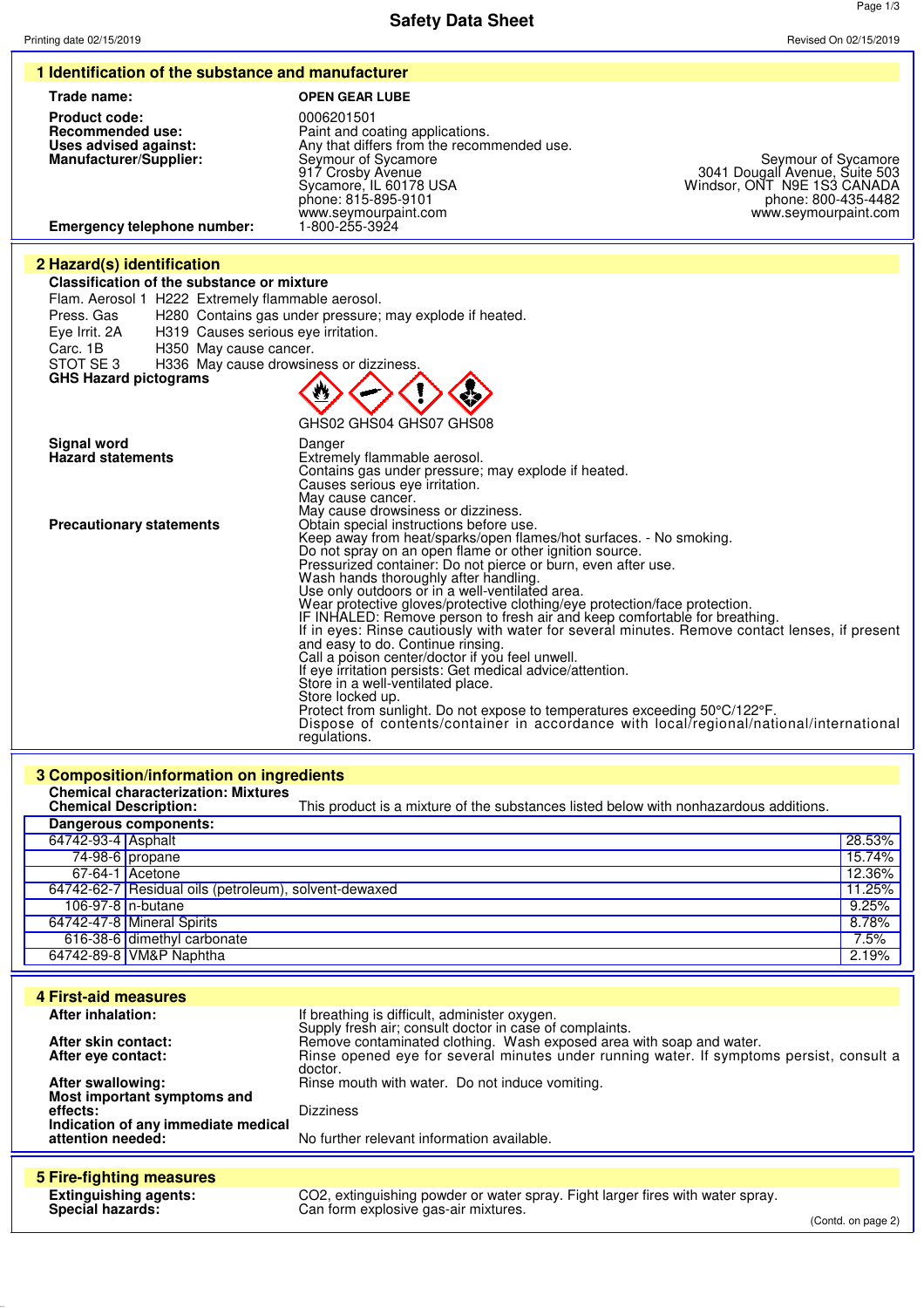**Safety Data Sheet**

Page 2/3

| Printing date 02/15/2019                                                                                                                                                                                                                                                                                                                                                                                                  | Revised On 02/15/2019                                                                                                                                                                                                                                                                                                                                                                                                                                                    |  |
|---------------------------------------------------------------------------------------------------------------------------------------------------------------------------------------------------------------------------------------------------------------------------------------------------------------------------------------------------------------------------------------------------------------------------|--------------------------------------------------------------------------------------------------------------------------------------------------------------------------------------------------------------------------------------------------------------------------------------------------------------------------------------------------------------------------------------------------------------------------------------------------------------------------|--|
| Trade name: OPEN GEAR LUBE                                                                                                                                                                                                                                                                                                                                                                                                |                                                                                                                                                                                                                                                                                                                                                                                                                                                                          |  |
| <b>Protective equipment for</b><br>firefighters:                                                                                                                                                                                                                                                                                                                                                                          | (Contd. of page 1)<br>A respiratory protective device may be necessary.                                                                                                                                                                                                                                                                                                                                                                                                  |  |
|                                                                                                                                                                                                                                                                                                                                                                                                                           |                                                                                                                                                                                                                                                                                                                                                                                                                                                                          |  |
| 6 Accidental release measures<br>Personal precautions, protective<br>equipment and emergency<br>procedures:<br>Methods and material for<br>containment and cleaning up:                                                                                                                                                                                                                                                   | Use respiratory protective device against the effects of fumes/dust/aerosol.<br>Absorb liquid components with liquid-binding material.                                                                                                                                                                                                                                                                                                                                   |  |
|                                                                                                                                                                                                                                                                                                                                                                                                                           |                                                                                                                                                                                                                                                                                                                                                                                                                                                                          |  |
| <b>7 Handling and storage</b><br>Precautions for safe handling<br><b>Storage requirements:</b>                                                                                                                                                                                                                                                                                                                            | Use only in well ventilated areas.<br>Keep away from sources of heat and direct sunlight. Do not warehouse in subfreezing<br>conditions. Store locked up.                                                                                                                                                                                                                                                                                                                |  |
| 8 Exposure controls/personal protection                                                                                                                                                                                                                                                                                                                                                                                   |                                                                                                                                                                                                                                                                                                                                                                                                                                                                          |  |
| Components with limit values that require monitoring at the workplace:                                                                                                                                                                                                                                                                                                                                                    |                                                                                                                                                                                                                                                                                                                                                                                                                                                                          |  |
| 74-98-6 propane<br>PEL (USA) Long-term value: 1800 mg/m <sup>3</sup> , 1000 ppm<br>REL (USA) Long-term value: 1800 mg/m <sup>3</sup> , 1000 ppm<br>TLV (USA) refer to Appendix F inTLVs&BEIs book; D, EX<br>67-64-1 Acetone<br>PEL (USA) Long-term value: 2400 mg/m <sup>3</sup> , 1000 ppm<br>REL (USA) Long-term value: 590 mg/m <sup>3</sup> , 250 ppm<br>TLV (USA) Short-term value: 1187 mg/m <sup>3</sup> , 500 ppm |                                                                                                                                                                                                                                                                                                                                                                                                                                                                          |  |
| Long-term value: 594 mg/m <sup>3</sup> , 250 ppm<br>BEI                                                                                                                                                                                                                                                                                                                                                                   |                                                                                                                                                                                                                                                                                                                                                                                                                                                                          |  |
| 106-97-8 n-butane                                                                                                                                                                                                                                                                                                                                                                                                         |                                                                                                                                                                                                                                                                                                                                                                                                                                                                          |  |
| REL (USA) Long-term value: 1900 mg/m <sup>3</sup> , 800 ppm<br>TLV (USA) Short-term value: $2370$ mg/m <sup>3</sup> , 1000 ppm<br>(EX)                                                                                                                                                                                                                                                                                    |                                                                                                                                                                                                                                                                                                                                                                                                                                                                          |  |
| Ingredients with biological limit values:                                                                                                                                                                                                                                                                                                                                                                                 |                                                                                                                                                                                                                                                                                                                                                                                                                                                                          |  |
| 67-64-1 Acetone<br>BEI (USA) 50 mg/L<br>Medium: urine<br>Time: end of shift<br>Parameter: Acetone (nonspecific)                                                                                                                                                                                                                                                                                                           |                                                                                                                                                                                                                                                                                                                                                                                                                                                                          |  |
| <b>Hygienic protection:</b><br><b>Breathing equipment:</b>                                                                                                                                                                                                                                                                                                                                                                | Immediately remove all soiled and contaminated clothing.<br>Wash hands after use.<br>Avoid contact with the eyes and skin.<br>Do not eat or drink while working.<br>A respirator is generally not necessary when using this product outdoors or in large open areas.<br>In cases where short and/or long term overexposure exists, a charcoal filter respirator should be<br>worn. If you suspect overexposure conditions exist, please consult an authority on chemical |  |
| Hand protection:                                                                                                                                                                                                                                                                                                                                                                                                          | hygeine.<br>Nitrile gloves.                                                                                                                                                                                                                                                                                                                                                                                                                                              |  |
| Eye protection:                                                                                                                                                                                                                                                                                                                                                                                                           | The glove material must be impermeable and resistant to the substance.<br>Tightly sealed goggles                                                                                                                                                                                                                                                                                                                                                                         |  |
|                                                                                                                                                                                                                                                                                                                                                                                                                           |                                                                                                                                                                                                                                                                                                                                                                                                                                                                          |  |
| 9 Physical and chemical properties                                                                                                                                                                                                                                                                                                                                                                                        |                                                                                                                                                                                                                                                                                                                                                                                                                                                                          |  |
| Appearance:<br>Odor:                                                                                                                                                                                                                                                                                                                                                                                                      | Aerosol.<br>Aromatic                                                                                                                                                                                                                                                                                                                                                                                                                                                     |  |
| <b>Odor threshold:</b>                                                                                                                                                                                                                                                                                                                                                                                                    | Not determined.                                                                                                                                                                                                                                                                                                                                                                                                                                                          |  |
| pH-value:<br>Melting point/Melting range<br><b>Boiling point:</b>                                                                                                                                                                                                                                                                                                                                                         | Not determined.<br>Undetermined.<br>-44 °C (-47.2 °F)                                                                                                                                                                                                                                                                                                                                                                                                                    |  |
| Flash point:<br>Flammability (solid, gas):                                                                                                                                                                                                                                                                                                                                                                                | $-19$ °C (-2.2 °F)<br>Extremely flammable.                                                                                                                                                                                                                                                                                                                                                                                                                               |  |
| <b>Decomposition temperature:</b>                                                                                                                                                                                                                                                                                                                                                                                         | Not determined.                                                                                                                                                                                                                                                                                                                                                                                                                                                          |  |
| Auto igniting:                                                                                                                                                                                                                                                                                                                                                                                                            | Product is not self-igniting.                                                                                                                                                                                                                                                                                                                                                                                                                                            |  |
| Danger of explosion:<br><b>Lower Explosion Limit:</b><br><b>Upper Explosion Limit:</b>                                                                                                                                                                                                                                                                                                                                    | In use, may form flammable/explosive vapour-air mixture.<br>1.7 Vol %<br>10.9 Vol %                                                                                                                                                                                                                                                                                                                                                                                      |  |
| Vapor pressure:<br><b>Relative Density:</b><br>Vapor density<br><b>Evaporation rate</b><br>Partition coefficient: n-octonal/water: Not determined.                                                                                                                                                                                                                                                                        | Not determined.<br>Between 0.77 and 0.85 (Water equals 1.00)<br>Not determined.<br>Not applicable.                                                                                                                                                                                                                                                                                                                                                                       |  |
| Solubility:<br><b>Viscosity:</b>                                                                                                                                                                                                                                                                                                                                                                                          | Not determined.<br>Not determined.                                                                                                                                                                                                                                                                                                                                                                                                                                       |  |
|                                                                                                                                                                                                                                                                                                                                                                                                                           | (Contd. on page 3)                                                                                                                                                                                                                                                                                                                                                                                                                                                       |  |